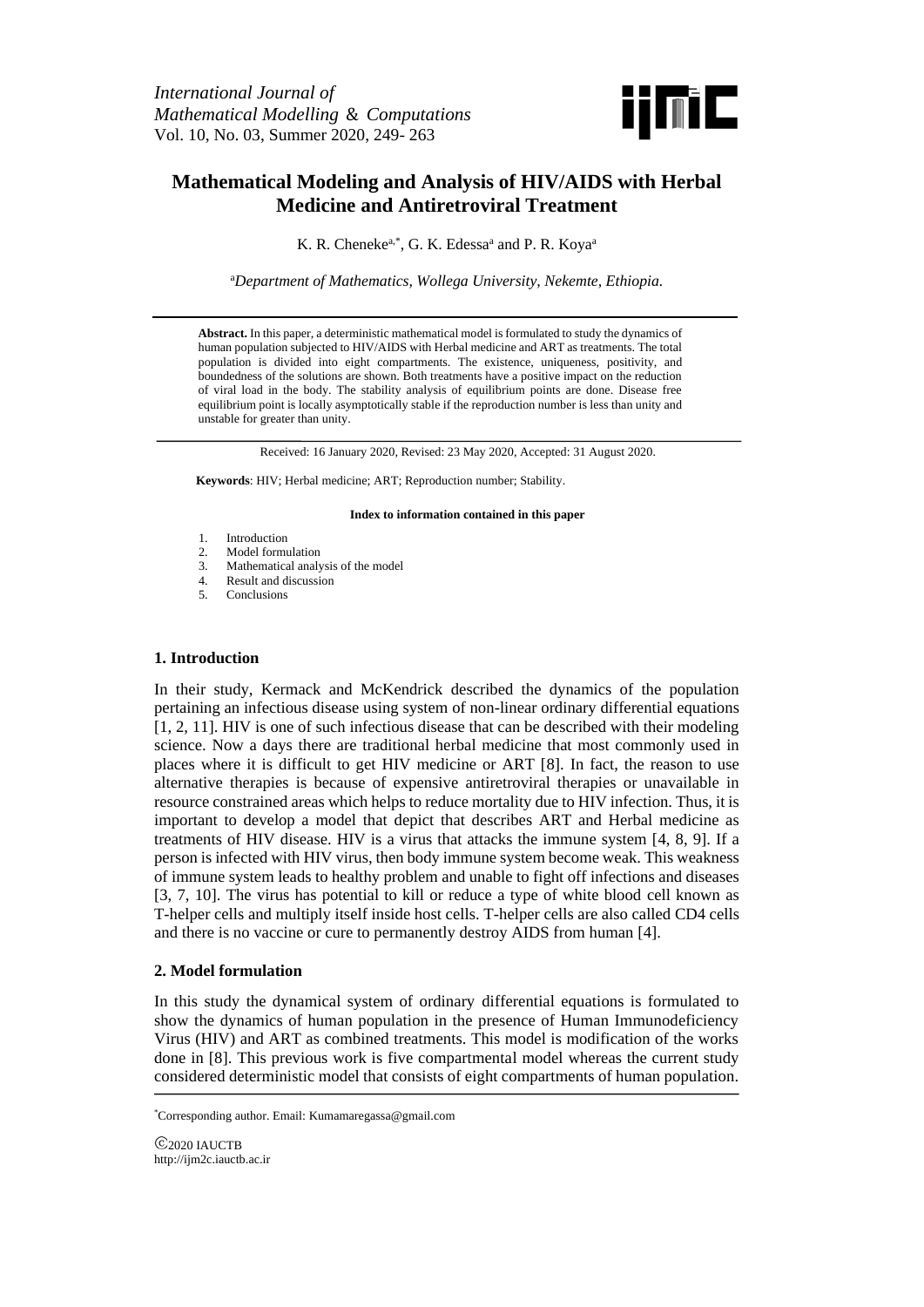The descriptions of compartments are as follows: (i) Susceptible compartment. It is denoted by  $S(t)$ . These are humans who are free of HIV infection but are capable of becoming infected future in infectious environment (ii) Primary compartment. It is denoted by  $P(t)$ . This compartment includes all humans who infected with HIV for the first time and that do not know their HIV status but transmit the disease to others with effective contact (iii) Secondary compartment. It is denoted by  $I(t)$ . This compartment includes all humans who know that they are infected with virus. They join either ART or Herbal medicine user(iv) Herbs user compartment. It is denoted by  $A(t)$ . This compartment includes of infectious humans that uses only herbal medicine as a treatment. They join both treatment compartment at some rate  $\omega$  (v) ART user compartment. It is denoted by  $J(t)$ . This compartment includes of infectious humans that uses only ART medicine as a treatment. They join both treatment compartment at some rate  $\kappa$  (vi) Treatment compartment. It is denoted by  $T(t)$ . This compartment includes all HIV infected population who use both ART and Herbs as a treatment. (vii) Drug resistant compartment. This compartment includes portion of individuals from treatment class that are resistant to both ART and Herbs medicine. (viii) AIDS compartment. It is denoted by  $V(t)$ . This compartment includes who are at last stage or advanced stage of HIV.

Now, a mathematical model of Human Immunodeficiency virus (HIV) is formulated based on the stated assumptions on the human population as listed below:

- (i) Deterministic dynamical system in the presence of Human Immunodeficiency virus (HIV) classifies human population under observation into eight compartments as SPIAJTRV model at any time.
- (ii) Susceptible humans are recruited to the compartment  $S(t)$  at some constant rate  $\tau$ .
- (iii) Susceptible humans can be infected if they make effective contact with primary infected population whose status of HIV is not known yet and join primary infected compartment at a constant rate  $\beta$ .
- (iv) Primary infected humans transfer into secondary compartment at a constant rate  $\alpha$ .
- (v) Secondary infected humans transfer into herbs compartment at a constant rate  $\rho$ and transfer into ART compartment at a constant rate  $\theta$ .
- (vi) Herbs compartment humans transfer into treatment compartment at a constant rate  $\omega$
- (vii) ART user human compartment transfer into treatment compartment at the rate  $\kappa$ .
- (viii) Humans in treatment compartment transfer into resistant compartment at the constant rate of  $\phi$ .
- (ix) Resistant compartment individuals transfer to AIDS compartment at the rate of  $\gamma$ .
- (x) All categories of human's compartments face the same natural mortality with a rate  $\mu$ .
- (xi) All AIDS humans suffer disease induced death at a constant rate  $\delta$ .All parameters used in the dynamical system are positive.

| Variable | Description                                      |
|----------|--------------------------------------------------|
| S(t)     | Population size of susceptible humans            |
| P(t)     | Population size of primary infected humans       |
| I(t)     | Population size of secondary infected population |
| A(t)     | Population size of Herbs user humans             |
| I(t)     | Population size of ART user humans               |
| T(t)     | Population size of both ART and Herbs user       |
| R(t)     | Population size of resistant to both treatment   |
|          | Population size of AIDS humans                   |

Table 1. Notations and description of model variables.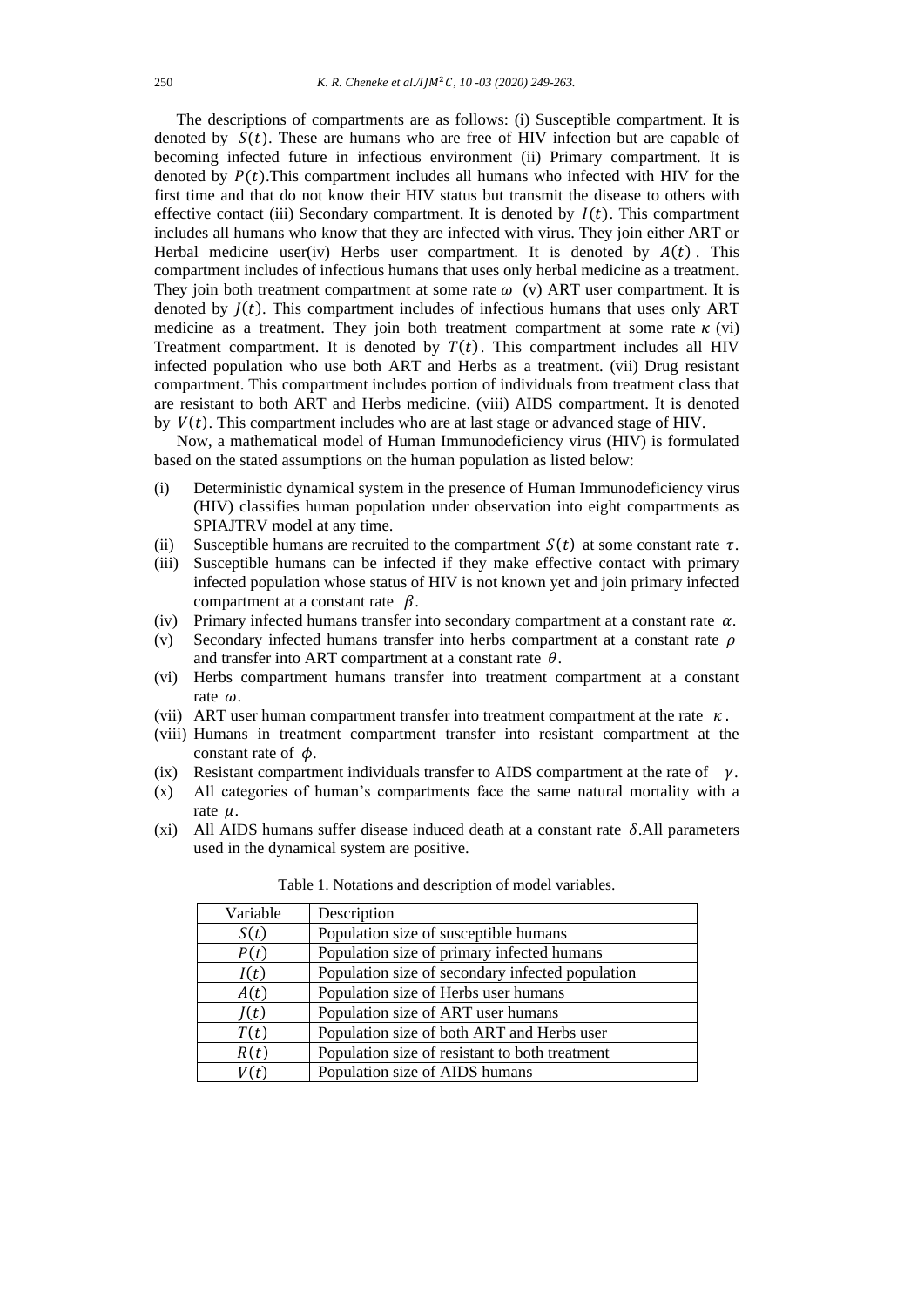| Parameter | Description                                                       |
|-----------|-------------------------------------------------------------------|
| τ         | Recruitment rate of susceptible human population. With this       |
|           | constant rate new humans will born and enter into susceptible     |
|           | compartment                                                       |
| β         | Transmission rate of primary infected humans. With this rate      |
|           | primary infected humans transfer into P                           |
| $\alpha$  | Rate of humans transferring from compartment $P$ to $I$           |
| ρ         | Rate of humans transferring from compartment $I$ to $A$           |
| $\theta$  | Rate of humans transferring from compartment $I$ to $I$           |
| $\omega$  | Rate of humans transferring from compartment $A$ to $T$           |
| κ         | Rate of humans transferring from compartment $J$ to $T$           |
| φ         | Rate of humans transferring from compartment $T$ to $R$           |
|           | Rate of humans transferring from compartment $R$ to $V$           |
| $\mu$     | Natural death rate. With this rate humans in all compartments die |
|           | naturally                                                         |
|           | Disease induced death rate of AIDS humans                         |

Table 2. Model parameters notations and description.

Now considering basic assumptions and description of both model variables and parameters given the schematic diagram of the formulated deterministic dynamical system is described in the Figure 1.

Figure 1. Schematic diagram of compartmental structure of the model.



Based on the model assumptions, the notations of variables and parameters and the schematic diagram, the model equations are formulated and are given as follows:

| $dS/dt = \tau - \beta SP - \mu S$ |  | (1) |
|-----------------------------------|--|-----|
|-----------------------------------|--|-----|

- $dP/dt = \beta SP (\alpha + \mu)P$  (2)
- $dI/dt = \alpha P (\rho + \theta + \mu)I$  (3)
- $dA/dt = \rho I (\omega + \mu)A$  (4)
- $dJ/dt = \theta I (\kappa + \mu)J$  (5)
- $dT/dt = \omega A + \kappa I (\phi + \mu)T$  (6)
- $dR/dt = \phi T (\gamma + \mu)R$  (7)
- $dV/dt = \gamma R (\delta + \mu)V$  (8)

The non-negative initial conditions of the model equations (1)-(8) are denoted by  $(S(0) > 0, P(0) \ge 0, I(0) \ge 0, A(0) \ge 0, J(0) \ge 0, T(0) \ge 0, R(0) \ge 0, V(0) \ge 0.$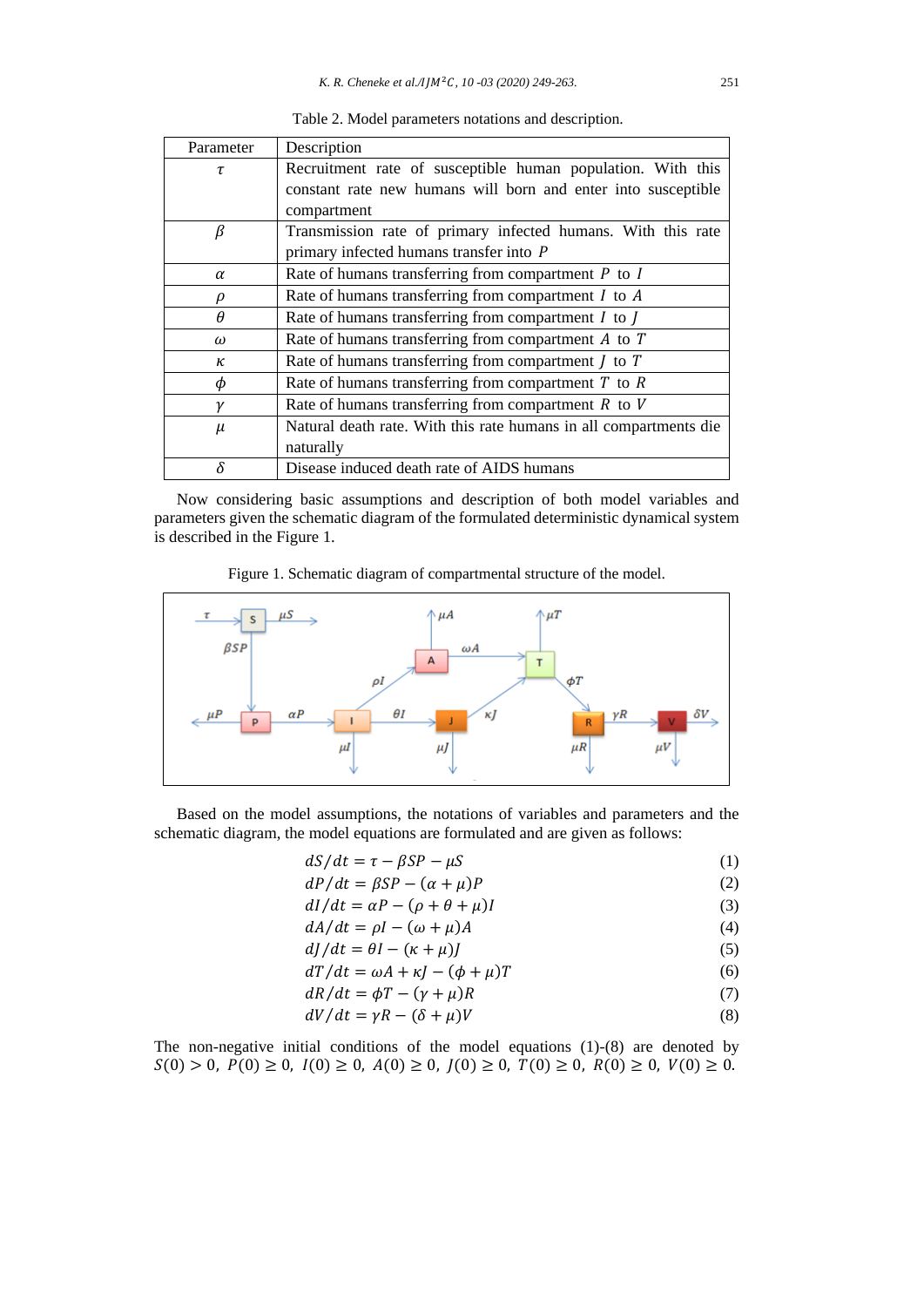This system consists of seven first order non-linear ordinary differential equations.

#### **3. Mathematical analysis of the model**

In this section we describe the mathematical analysis of the present improved and modified model. The analysis consists of the following points (i) existence, positivity and boundedness of solutions (ii) Equilibrium points (iii) disease free equilibrium points (iv) endemic equilibrium points (v) basic reproduction number(vi) stability analysis of the disease free equilibrium points (vii) local stability of disease free equilibrium point (viii) global stability of disease free equilibrium point. These mathematical aspects of the model are presented and discussed in the following sub-sections respectively.

# **3.1** *Existence, uniqueness, positivity and boundedness of solution*

In order to say that the formulated dynamical system is biologically valid and mathematically well-posed, it is required to show that the solutions of the system of differential equations (1)-(8) exist, non-negative and bounded for all time  $t$ . The details are given as the followings:

**Theorem 3.1 ([5])** Suppose the system of first order differential equation has the form,

$$
x'_{1} = f_{1}(x_{1}, x_{2}, x_{3}, \dots, x_{n}, t), x_{1}(t_{0}) = x_{10}
$$
  
\n
$$
x'_{2} = f_{2}(x_{1}, x_{2}, x_{3}, \dots, x_{n}, t), x_{2}(t_{0}) = x_{20}
$$
  
\n
$$
x'_{3} = f_{3}(x_{1}, x_{2}, x_{3}, \dots, x_{n}, t), x_{3}(t_{0}) = x_{30}
$$
  
\n
$$
\vdots
$$
  
\n
$$
x'_{n} = f_{n}(x_{1}, x_{2}, x_{3}, \dots, x_{n}, t), x_{n}(t_{0}) = x_{n0}
$$

or in compact form can be written as

$$
x' = f(t, x), \quad x(t_0) = x_0
$$

Let D denote the region in  $(n + 1)$ -dimensional space given by

$$
R = \{(t, x): \ |t - t_0| \le a, \qquad |x - x_0| \le b, \}
$$

If the partial derivatives  $\partial f_i/\partial x_j$ , i,  $j = 1,2,3,...,n$  are continuous and bounded in D, then there exists a unique continuous vector solution  $x^* = (x_1(t), x_2(t), ..., x_n(t))$  in the interval  $|t - t_0| \le \delta$ , where  $\delta$  is a positive constant.

**Lemma 3.1 (Existence and uniqueness)** Solutions of the model equations (1)-(8) together with the initial conditions  $S(0) > 0$ ,  $P(0) \ge 0$ ,  $I(0) \ge 0$ ,  $A(0) \ge 0$ ,  $J(0) \ge 0$ ,  $T(t)$ ,  $R(t)$ ,  $V(0) \ge 0$ , exist in  $\mathbb{R}^8_+$  i.e. the model variables  $S(t)$ ,  $P(t)$ ,  $A(t)$ ,  $J(t)$ ,  $T(t)$ ,  $R(t)$ , and  $V(t)$  exist for all t and will remain in  $\mathbb{R}^8_+$ .

*Proof* Let the right hand sides of the system of equations (1)-(8) are expressed as follows:

 $dS/dt = \tau - \beta SP - \mu S \equiv g_1(S, P, I, A, J, T, R, V)$  $dP/dt = \beta SP - (\alpha + \mu)P \equiv g_2(S, P, I, A, J, T, R, V)$  $dI/dt = \alpha P - (\rho + \theta + \mu)I \equiv g_3(S, P, I, A, J, T, R, V)$  $dA/dt = \rho I - (\omega + \mu)A \equiv g_4(S, P, I, A, J, T, R, V)$  $dJ/dt = \theta I - (\kappa + \mu)J \equiv g_5(S, P, I, A, J, T, R, V)$  $dT/dt = \omega A + \kappa J - (\phi + \mu)T \equiv g_6(S, P, I, A, J, T, R, V)$  $dR/dt = \phi T - (\gamma + \mu)R \equiv g_7(S, P, I, A, J, T, R, V)$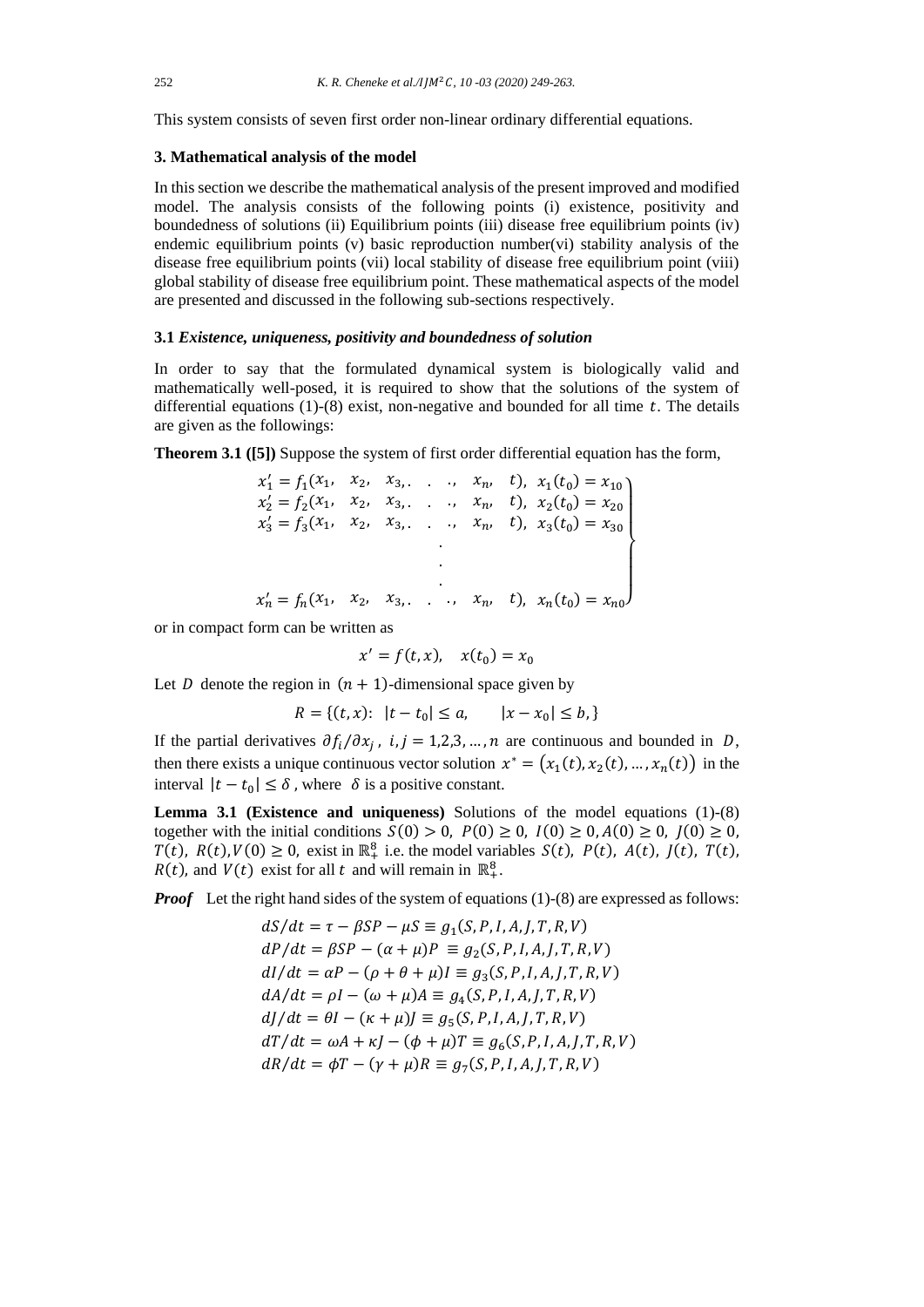$$
dV/dt = \gamma R - (\delta + \mu)V \equiv g_8(S, P, I, A, J, T, R, V)
$$

Let R denote the region  $R = \{(S, P, I, A, J, T, R, V) \in \mathbb{R}^8_+ : N \leq \tau/\mu\}$ . Then according to Theorem 3.1 equations (1)-(8) have a unique solution if  $(\partial g_i)/(\partial x_j)$ ,  $\forall$  i,  $j =$ 1,2,3,4,5,6,7,8 are continuous and bounded in R. Here, the notations  $x_1 = S$ ,  $x_2 = P$ ,  $x_3 = I$ ,  $x_4 = A$ ,  $x_5 = J$ ,  $x_6 = T$ ,  $x_7 = R$ , and  $x_8 = V$  are employed. The existence, continuity and the boundedness of  $g_1$ ,  $g_2$ ,  $g_3$ ,  $g_4$ ,  $g_5$ ,  $g_6$ ,  $g_7$  and  $g_8$  are verified as here under:

Table 3. Verification of Continuity and Boundedness of the Function.

| Function         | <b>Existence and Continuity</b>                                    | <b>Boundedness</b>                                                                                  |
|------------------|--------------------------------------------------------------------|-----------------------------------------------------------------------------------------------------|
|                  | $(\partial g_1)/(\partial S) = -[\beta P + \mu]$                   | $ (\partial g_1)/(\partial S)  =  -[{\beta}P + \mu]  < \infty$                                      |
|                  | $\left(\partial g_1\right)/\left(\partial P\right) = -\beta S$     | $ (\partial g_1)/(\partial P)  =  -\beta S  < \infty$                                               |
| $\mathfrak{g}_1$ | $\left(\partial g_1\right)/\left(\partial I\right)=0$              | $ (\partial g_1)/(\partial I)  = 0 < \infty$                                                        |
|                  | $(\partial g_1)/(\partial A)=0$                                    | $ (\partial g_1)/(\partial A) =0<\infty$                                                            |
|                  | $(\partial g_1)/(\partial J)=0$                                    | $ (\partial g_1)/(\partial J) =0<\infty$                                                            |
|                  | $(\partial g_1)/(\partial T)=0$                                    | $ (\partial g_1)/(\partial T)  = 0 < \infty$                                                        |
|                  | $(\partial g_1)/(\partial R)=0$                                    | $ (\partial g_1)/(\partial T)  = 0 < \infty$                                                        |
|                  | $(\partial g_1)/(\partial V)=0$                                    | $ (\partial g_1)/(\partial V)  = 0 < \infty$                                                        |
|                  | $(\partial g_2)/(\partial S) = \beta P$                            | $ (\partial g_2)/(\partial S)  =  \beta P  < \infty$                                                |
|                  | $(\partial g_2)/(\partial P) = \beta S - (\alpha + \mu)$           | $ (\partial g_2)/(\partial P)  =  \beta S - (\alpha + \mu)  < \infty$                               |
| $\mathfrak{g}_2$ | $(\partial g_2)/(\partial I)=0$                                    | $ (\partial g_2)/(\partial I)  = 0 < \infty$                                                        |
|                  | $(\partial g_2)/(\partial A)=0$                                    | $ (\partial g_2)/(\partial A) =0<\infty$                                                            |
|                  | $(\partial g_2)/(\partial I)=0$                                    | $ (\partial g_2)/(\partial J)  = 0 < \infty$                                                        |
|                  | $(\partial g_2)/(\partial T)=0$                                    | $ (\partial g_2)/(\partial T)  = 0 < \infty$                                                        |
|                  | $(\partial g_2)/(\partial R)=0$                                    | $ (\partial g_2)/(\partial T)  = 0 < \infty$                                                        |
|                  | $\left(\partial g_2\right)/\left(\partial V\right)=0$              | $ (\partial g_2)/(\partial V)  = 0 < \infty$                                                        |
| $g_3$            | $(\partial g_3)/(\partial S)=0$                                    | $ (\partial g_3)/(\partial S)  = 0 < \infty$                                                        |
|                  | $(\partial g_3)/(\partial P) = \alpha$                             | $ (\partial g_3)/(\partial P)  = \alpha < \infty$                                                   |
|                  | $(\partial g_3)/(\partial I) = -(\rho + \theta + \mu)$             | $ (\partial g_3)/(\partial I)  = \rho + \theta + \mu < \infty$                                      |
|                  | $(\partial g_3)/(\partial A)=0$                                    | $ (\partial g_3)/(\partial A) =0<\infty$                                                            |
|                  | $(\partial g_3)/(\partial J)=0$                                    | $ (\partial g_3)/(\partial J)  = 0 < \infty$                                                        |
|                  | $(\partial g_3)/(\partial T)=0$                                    | $ (\partial g_3)/(\partial T)  = 0 < \infty$                                                        |
|                  | $(\partial g_3)/(\partial R)=0$                                    | $ (\partial g_3)/(\partial T)  = 0 < \infty$                                                        |
|                  | $(\partial g_3)/(\partial V)=0$                                    | $ (\partial g_3)/(\partial V)  = 0 < \infty$                                                        |
|                  | $\left(\frac{\partial g_4}{\partial S}\right) = 0$                 | $ (\partial g_4)/(\partial S)  = 0 < \infty$                                                        |
|                  | $(\partial g_4)/(\partial P)=0$                                    | $ (\partial g_4)/(\partial P)  = 0 < \infty$                                                        |
|                  | $(\partial g_4)/(\partial I) = \rho$                               | $\left(\frac{\partial g_4}{\partial I}\right) = \rho$                                               |
| $g_4$            | $\left(\frac{\partial g_4}{\partial A}\right) = -(\omega + \mu)$   | $ (\partial g_4)/(\partial A)  = \omega + \mu < \infty$<br>$ (\partial g_4)/(\partial J) =0<\infty$ |
|                  | $(\partial g_4)/(\partial J)=0$<br>$(\partial g_4)/(\partial T)=0$ | $ (\partial g_4)/(\partial T)  = 0 < \infty$                                                        |
|                  | $(\partial g_4)/(\partial R)=0$                                    | $ (\partial g_4)/(\partial R) =0<\infty$                                                            |
|                  | $(\partial g_4)/(\partial V)=0$                                    | $ (\partial g_4)/(\partial V) =0<\infty$                                                            |
|                  | $(\partial g_5)/(\partial S) = 0$                                  | $ (\partial g_5)/(\partial S)  = 0 < \infty$                                                        |
|                  | $(\partial g_5)/(\partial P)=0$                                    | $ (\partial g_5)/(\partial P)  = 0 < \infty$                                                        |
| $g_5$            | $(\partial g_5)/(\partial I) = \theta$                             | $ (\partial g_5)/(\partial I)  = \theta < \infty$                                                   |
|                  | $(\partial g_5)/(\partial A) = 0$                                  | $ (\partial g_5)/(\partial A)  = 0 < \infty$                                                        |
|                  | $\left(\frac{\partial g_5}{\partial t}\right) = -(\kappa + \mu)$   | $ (\partial g_5)/(\partial I)  = \kappa + \mu < \infty$                                             |
|                  | $(\partial g_5)/(\partial T)=0$                                    | $ (\partial g_5)/(\partial T)  = 0 < \infty$                                                        |
|                  | $(\partial g_5)/(\partial R)=0$                                    | $(\partial g_5)/(\partial R)=0$                                                                     |
|                  | $(\partial g_5)/(\partial V)=0$                                    | $ (\partial g_5)/(\partial V)  = 0 < \infty$                                                        |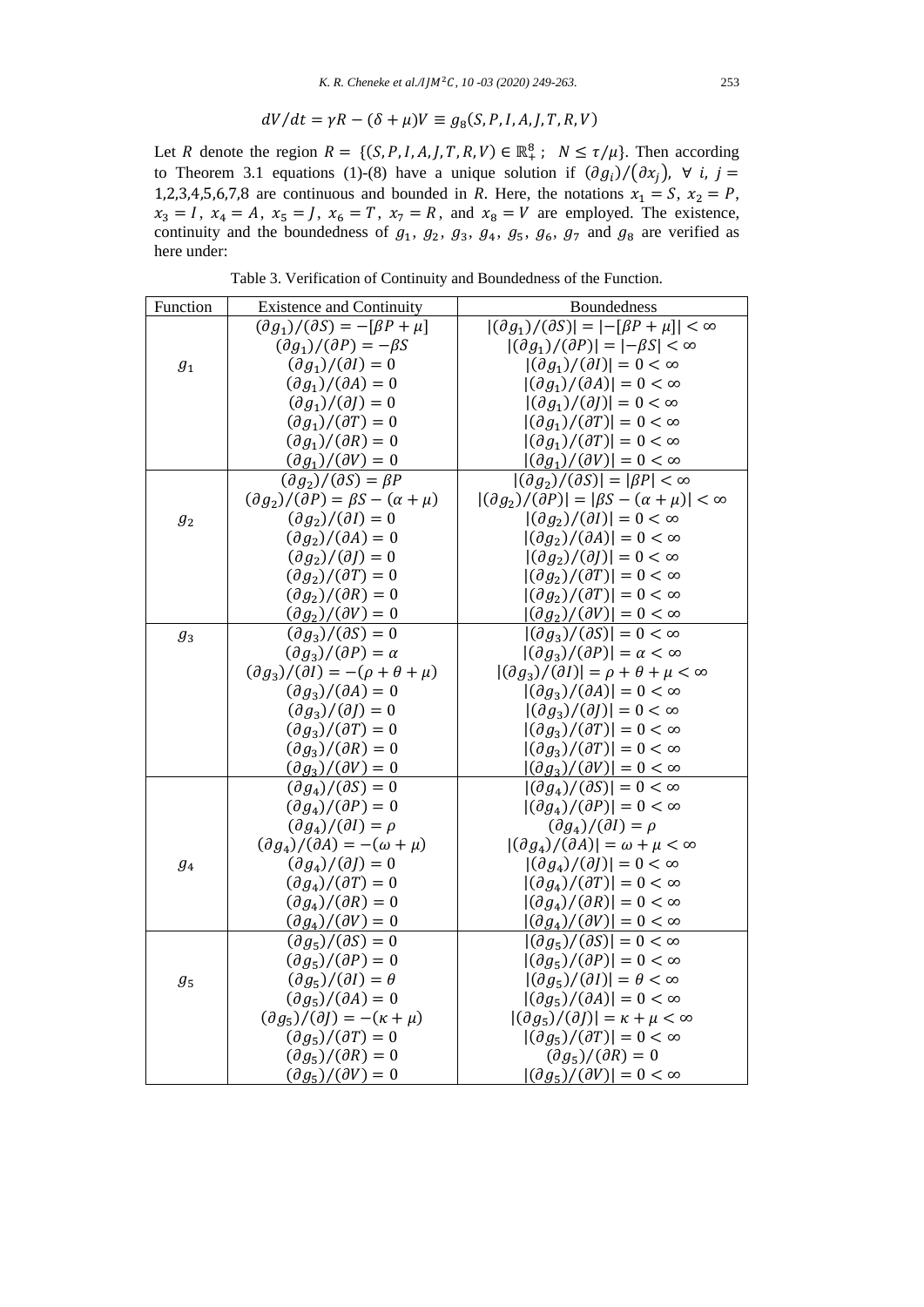|             | $\left(\partial g_6\right)/\left(\partial S\right)=0$                                          | $ (\partial g_6)/(\partial S)  = 0 < \infty$            |
|-------------|------------------------------------------------------------------------------------------------|---------------------------------------------------------|
| $g_{\rm 6}$ | $(\partial g_6)/(\partial P)=0$                                                                | $ (\partial g_6)/(\partial P)  = 0 < \infty$            |
|             | $(\partial g_6)/(\partial I)=0$                                                                | $\left(\partial g_6\right)/\left(\partial I\right)=0$   |
|             | $(\partial g_6)/(\partial A) = \omega$                                                         | $ (\partial g_6)/(\partial A)  = \omega < \infty$       |
|             | $\left(\frac{\partial g}{\partial t}\right)/\left(\frac{\partial f}{\partial t}\right)=\kappa$ | $ (\partial g_6)/(\partial J)  = \kappa < \infty$       |
|             | $\left(\frac{\partial g_6}{\partial T}\right) = -(\phi + \mu)$                                 | $ (\partial g_6)/(\partial T)  = \phi + \mu < \infty$   |
|             | $(\partial g_6)/(\partial R)=0$                                                                | $ (\partial g_6)/(\partial R)  = 0 < \infty$            |
|             | $\left(\partial g_6\right)/\left(\partial V\right)=0$                                          | $ (\partial g_6)/(\partial V)  = 0 < \infty$            |
| $g_7$       | $(\partial g_7)/(\partial S) = 0$                                                              | $ (\partial g_7)/(\partial S)  = 0 < \infty$            |
|             | $(\partial g_7)/(\partial P)=0$                                                                | $ (\partial g_7)/(\partial P)  = 0 < \infty$            |
|             | $\left(\frac{\partial g}{\partial t}\right) / \left(\frac{\partial I}{\partial t}\right) = 0$  | $(\partial g_7)/(\partial I)=0$                         |
|             | $(\partial g_7)/(\partial A)=0$                                                                | $ (\partial g_7)/(\partial A)  = 0 < \infty$            |
|             | $\left(\frac{\partial g}{\partial}(\partial f)\right) = 0$                                     | $ (\partial g_7)/(\partial I)  = 0 < \infty$            |
|             | $(\partial g_7)/(\partial T) = \phi$                                                           | $ (\partial g_7)/(\partial T)  = \phi < \infty$         |
|             | $\left(\frac{\partial g_7}{\partial R}\right) = -\left(\gamma + \mu\right)$                    | $ (\partial g_7)/(\partial R)  = \gamma + \mu < \infty$ |
|             | $(\partial g_7)/(\partial V)=0$                                                                | $ (\partial g_7)/(\partial V)  = 0 < \infty$            |
| $g_8$       | $(\partial g_8)/(\partial S)=0$                                                                | $ (\partial g_8)/(\partial S)  = 0 < \infty$            |
|             | $(\partial g_{\rm s})/(\partial P)=0$                                                          | $ (\partial g_8)/(\partial P)  = 0 < \infty$            |
|             | $(\partial g_8)/(\partial I)=0$                                                                | $ (\partial g_8)/(\partial P)  = 0 < \infty$            |
|             | $(\partial g_{\rm s})/(\partial A) = 0$                                                        | $ (\partial g_8)/(\partial A) =0<\infty$                |
|             | $(\partial g_8)/(\partial I)=0$                                                                | $ (\partial g_8)/(\partial I) =0<\infty$                |
|             | $(\partial g_8)/(\partial T)=0$                                                                | $ (\partial g_8)/(\partial T)  = 0 < \infty$            |
|             | $(\partial g_8)/(\partial R) = \gamma$                                                         | $ (\partial g_8)/(\partial R)  = \gamma < \infty$       |
|             | $\left(\partial g_8\right)/\left(\partial V\right) = -\left(\delta + \mu\right)$               | $ (\partial g_8)/(\partial V)  = \delta + \mu < \infty$ |

Here, from computations in Table 3, all the partial derivatives  $(\partial g_i)/(\partial x_j)$ : *i*, *j* = 1, 2,  $3, 4, 5, 6, 7, 8$  exist, and are both continuous and bounded in R. Hence, by Theorem 3.1, a solution for the model (1)-(8) exists and unique.

**Lemma 3.2 (Positivity)** Solutions of the model equations (1)-(8) together with the initial conditions  $S(0) > 0$ ,  $P(0) \ge 0$ ,  $I(0) \ge 0$ ,  $A(0) \ge 0$ ,  $I(0) \ge 0$ ,  $T(0) \ge 0$ ,  $R(0) \ge 0$ ,  $V(0) \ge 0$  are always non-negative (OR) the model variables *S*, *P*, *I*, *A*, *J*, *T*, *R* and V are non-negative for all t and will remain in  $\mathbb{R}^8_+$ .

*Proof* Positivity of the solutions of model equations is shown separately for each of the model variables  $S, P, I, A, J, T, R$ , and  $V$ .

*Positivity of*  $S(t)$ : The model equation (1) given by  $dS/dt = \tau - \beta SP - \mu S$  can be expressed without loss of generality, after eliminating the positive term  $\tau$  appearing on the right hand side, as an inequality as  $dS/dt \ge -[\beta P + \mu]S$ . Using variables separable method and on applying integration, the solution of the foregoing differential inequality can be obtained as  $S(t) \ge S(0)e^{-\mu t - \beta \int P dt}$ . Recall that an exponential function is always non–negative irrespective of the sign of the exponent i.e., the exponential function  $e^{-\mu t-\beta \int P dt}$  is a non-negative quantity. Hence, it can be concluded that  $S(t) \geq 0$ .

*Positivity of*  $P(t)$ : The model equation (2) given by  $dP/dt = \beta SP - (\alpha + \mu)$ can be expressed without loss of generality, after eliminating positive term  $\beta SP$  which is appearing on the right hand side, as an inequality asd $P/dt \geq -(\alpha + \mu)P$ . Using variables separable method and on applying integration, the solution of the foregoing differential inequality can be obtained as  $P(t) \ge P(0)e^{-(\alpha+\mu)t}$ . Recall that an exponential function is always non–negative irrespective of the sign of the exponent i.e., the exponential function  $e^{-(\alpha+\mu)t}$  is a non-negative quantity. Hence, it can be concluded that  $P(t) \ge 0$ .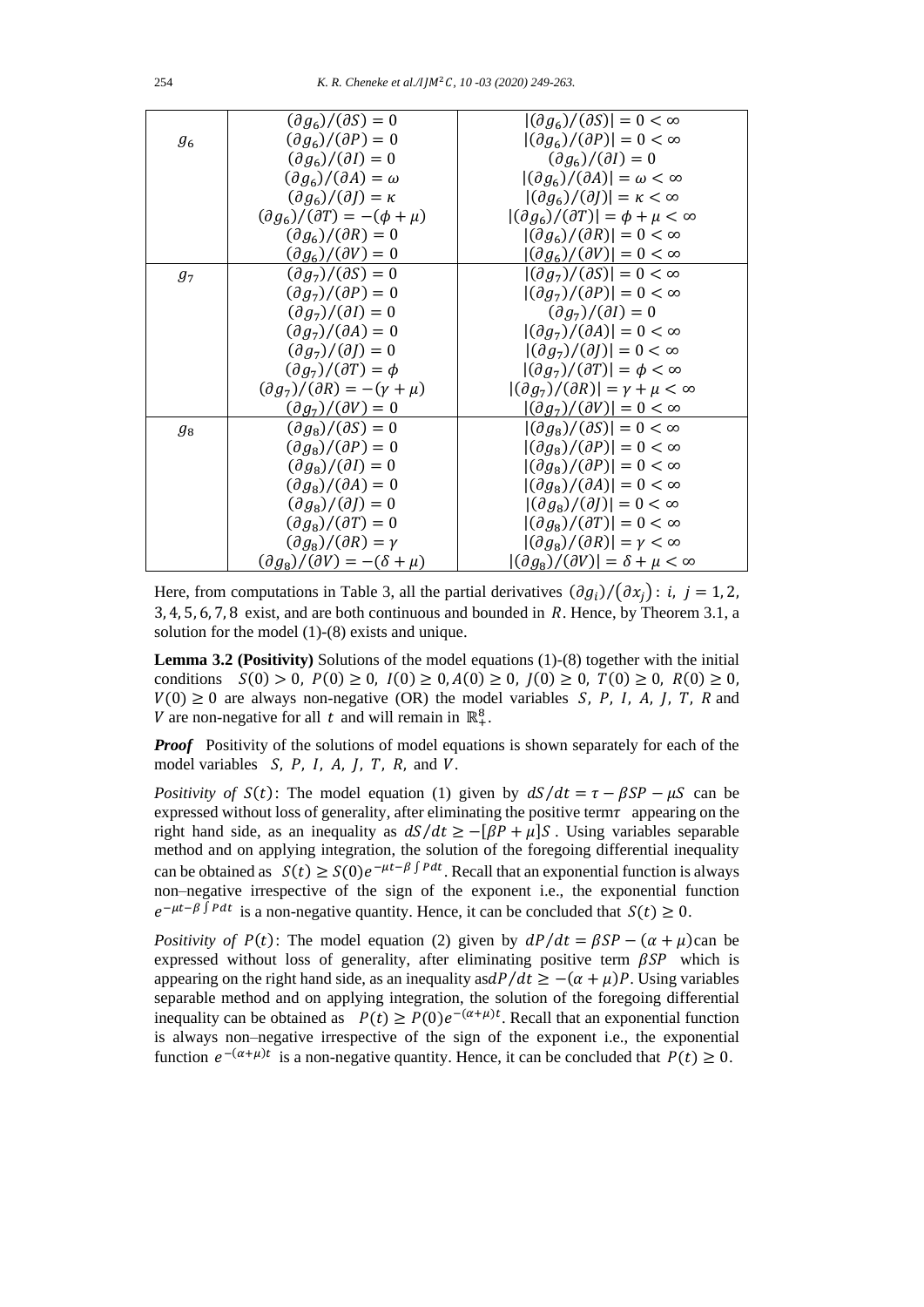*Positivity of*  $I(t)$ : The model equation (3) given by  $dI/dt = \alpha P - (\rho + \theta + \mu)I$  can be expressed without loss of generality, after eliminating the positive terms  $\alpha P$  which is appearing on the right hand side, as an inequality as  $dI/dt \geq -(\rho + \theta + \mu)I$ . Using variables separable method and on applying integration, the solution of the foregoing differential inequality can be obtained as  $I(t) \geq I(0)e^{-(\rho+\theta+\mu)t}$ . Recall that an exponential function is always non–negative irrespective of the sign of the exponent i.e., the exponential function  $e^{-(\rho+\theta+\mu)t}$  is a non-negative quantity. Hence, it can be concluded that  $I(t) > 0$ .

*Positivity of*  $A(t)$ : The model equation (4) given by  $dA/dt = \rho I - (\omega + \mu)A$  can be expressed without loss of generality, after eliminating the positive terms  $\rho I$  which is appearing on the right hand side, as an inequality as  $dA/dt \ge -(\omega + \mu)A$ . Using variables separable method and on applying integration, the solution of the foregoing differential inequality can be obtained as  $A(t) \ge A(0)e^{-(\omega + \mu)t}$ . Recall that an exponential function is always non–negative irrespective of the sign of the exponent i.e., the exponential function  $e^{-(\omega+\mu)t}$  is a non-negative quantity. Hence, it can be concluded that  $A(t) \geq 0$ .

*Positivity of*  $J(t)$ : The model equation (5) given by  $dJ/dt = \theta I - (\kappa + \mu)J$  can be expressed without loss of generality, after eliminating the positive term  $\theta I$  which is appearing on the right hand side, as an inequality as  $dI/dt \geq -(k + \mu)I$ . Using variables separable method and on applying integration, the solution of the foregoing differential inequality can be obtained a  $J(t) \geq J(0)e^{-(\kappa+\mu)t}$ . Recall that an exponential function is always non–negative irrespective of the sign of the exponent i.e., the exponential functione<sup> $-(\kappa+\mu)t$ </sup> is a non-negative quantity. Hence, it can be concluded that  $J(t) \ge 0$ .

*Positivity of*  $T(t)$ : The model equation (6) given by  $dT/dt = \omega A + \kappa I - (\phi + \mu)T$  can be expressed without loss of generality, after eliminating the positive terms  $\omega A$  and  $\kappa I$ which is appearing on the right hand side, as an inequality as  $dT/dt \geq -(\phi + \mu)T$ . Using variables separable method and on applying integration, the solution of the foregoing differential inequality can be obtained as  $T(t) \geq J(0)e^{-(\phi+\mu)t}$ . Recall that an exponential function is always non–negative irrespective of the sign of the exponent i.e. the exponential function  $e^{-(\gamma+\mu)t}$  is a non-negative quantity. Hence, it can be concluded that  $T(t) \geq 0$ .

*Positivity of*  $R(t)$ : The model equation (7) given by  $dR/dt = \phi T - (\gamma + \mu)R$  can be expressed without loss of generality, after eliminating the positive terms  $\phi T$  which is appearing on the right hand side, as an inequality as  $dR/dt \ge -(y + \mu)R$ . Using variables separable method and on applying integration, the solution of the foregoing differential inequality can be obtained as  $R(t) \ge R(0)e^{-(\gamma+\mu)t}$ . Recall that an exponential function is always non–negative irrespective of the sign of the exponent i.e., the exponential function  $e^{-(\gamma+\mu)t}$  is a non-negative quantity. Hence, it can be concluded that  $R(t) > 0.$ 

*Positivity of*  $V(t)$ : The model equation (7) given by  $dV/dt = \gamma R - (\delta + \mu)V$  can be expressed without loss of generality, after eliminating the positive term  $\gamma R$  which is appearing on the right hand side, as an inequality as  $dV/dt \geq -(\delta + \mu)V$ . Using variables separable method and on applying integration, the solution of the foregoing differential inequality can be obtained as  $V(t) \ge V(0)e^{-(\delta + \mu)t}$ . Recall that an exponential function is always non–negative irrespective of the sign of the exponent i.e., the exponential function $e^{-(\delta+\mu)t}$  is a non-negative quantity. Hence, it can be concluded that  $V(t) > 0$ .

Thus, the model variables  $S$ ,  $P$ ,  $I$ ,  $A$ ,  $I$ ,  $T$ ,  $R$  and  $V$  representing population sizes of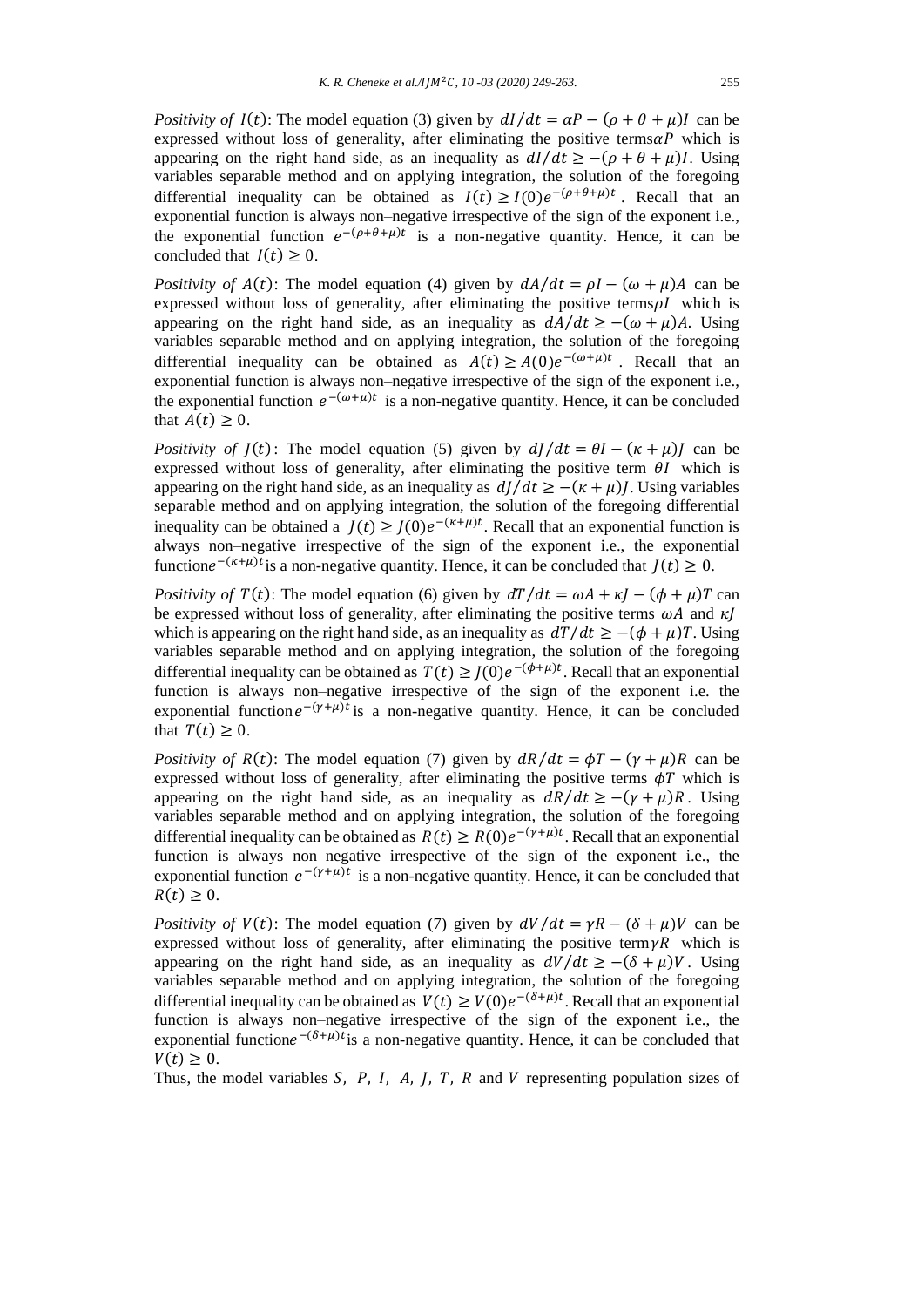various types of human population are positive quantities and will remain in  $\mathbb{R}^8_+$  for all t.

**Lemma 3.3 (Boundedness)** The non-negative solutions of the system of model equations (1)-(8) are bounded. That is the model variables  $S$ ,  $P$ ,  $I$ ,  $A$ ,  $I$ ,  $T$ ,  $R$  and  $V$  are all bounded for all  $t$ .

*Proof* Recall that each population size is bounded if and only if the total population size is bounded. Hence, in the present case it is sufficient to prove that the total population size  $N(t) = S(t) + P(t) + I(t) + A(t) + J(t) + T(t) + R(t) + V(t)$  is bounded for all t. It can be began by showing that all feasible solutions are uniformly bounded in a proper subset D of  $\mathbb{R}^8_+$  where the feasible region R is given by  $R = \{(S, P, I, A, J, T, R, V) \in$  $\mathbb{R}^8_+$ ;  $N \leq \tau/\mu$ .

Now, summation of all the five equations (1)-(8) of the model gives  $dN(t)/dt = \tau$  –  $\mu N(t)$ . Again, considering total population N and sub-population V further we can write the equation as inequality of the form  $dN/dt \leq \tau - \mu N(t)$ . Equivalently this inequality can be expressed as a linear ordinary differential inequality as  $dN/dt + \mu N \leq \tau$  giving general solution upon solving as  $N(t) \le \tau / \mu + ce^{-\mu t}$ . But, the term  $N(0)$  denotes the initial values of the respective variable  $N(t) = N(0)$  at  $t = 0$ . Thus, the particular solution can be expressed as  $N(t) \le \tau/\mu + [N(0) - (\tau/\mu)]e^{-\mu t}$ . Further, it can be observed that  $N(t) \to \tau/\mu$  as  $t \to \infty$ . That is, total population size  $N(t)$  takes off from a value  $N(0)$  at the initial time  $t = 0$  and ends up with a bounded value  $\tau / \mu$  as the time t progresses to infinity. Thus, it can be concluded that  $N(t)$  is bounded within a pair of values as  $0 \leq N(t) \leq \tau/\mu$ .

Therefore,  $\tau/\mu$  is an upper bound of  $N(t)$ . Hence, feasible solution of the system of model equations (1)-(8) remains in the region  $R$  which is a positively invariant set. Thus, the system is biologically meaningful in the domain  $R$ . Further, it is sufficient to consider the dynamics of the populations represented by the model system (1)-(8) in that domain.

Therefore, it can be summarized the result of Lemma 3.3 as "the model variables  $S, P, I, A, J, T, R$  and  $V$  are bounded for all t".

Therefore, the formulated model is biologically meaningful and mathematically well-posed.

## **3.2** *Equilibrium points*

In order to understand the dynamics of the model, it is necessary to determine equilibrium points of the solution region. An equilibrium solution is a steady state solution of the model equations (1)-(8) in the sense that if the system begins at such a state, it will remain there for all times. In other words, the population sizes remain unchanged and thus the rate of change for each population vanishes. Equilibrium points of the model are found, categorized, stability analysis is conducted and the results have been presented in the following sub-sections:

# *3.2.1 Disease free equilibrium point*

Disease free equilibrium point is a steady state solution where there is no disease in the population. Now, absence of disease implies that  $P = I = A = I = T = R = V = 0$  and also setting the right hand sides of the model equations (1)-(8) equal to zero results in giving  $\tau - \mu S = 0$ , solution of which is the population size of the susceptible humans at the disease free equilibrium and is given by  $S^0 = (\tau/\mu)$ . Thus, the disease free equilibrium point of the model equations  $(1)-(8)$  is given by

$$
E_0 = (S^0, 0, 0, 0, 0, 0, 0, 0) = (\tau / \mu, 0, 0, 0, 0, 0, 0, 0)
$$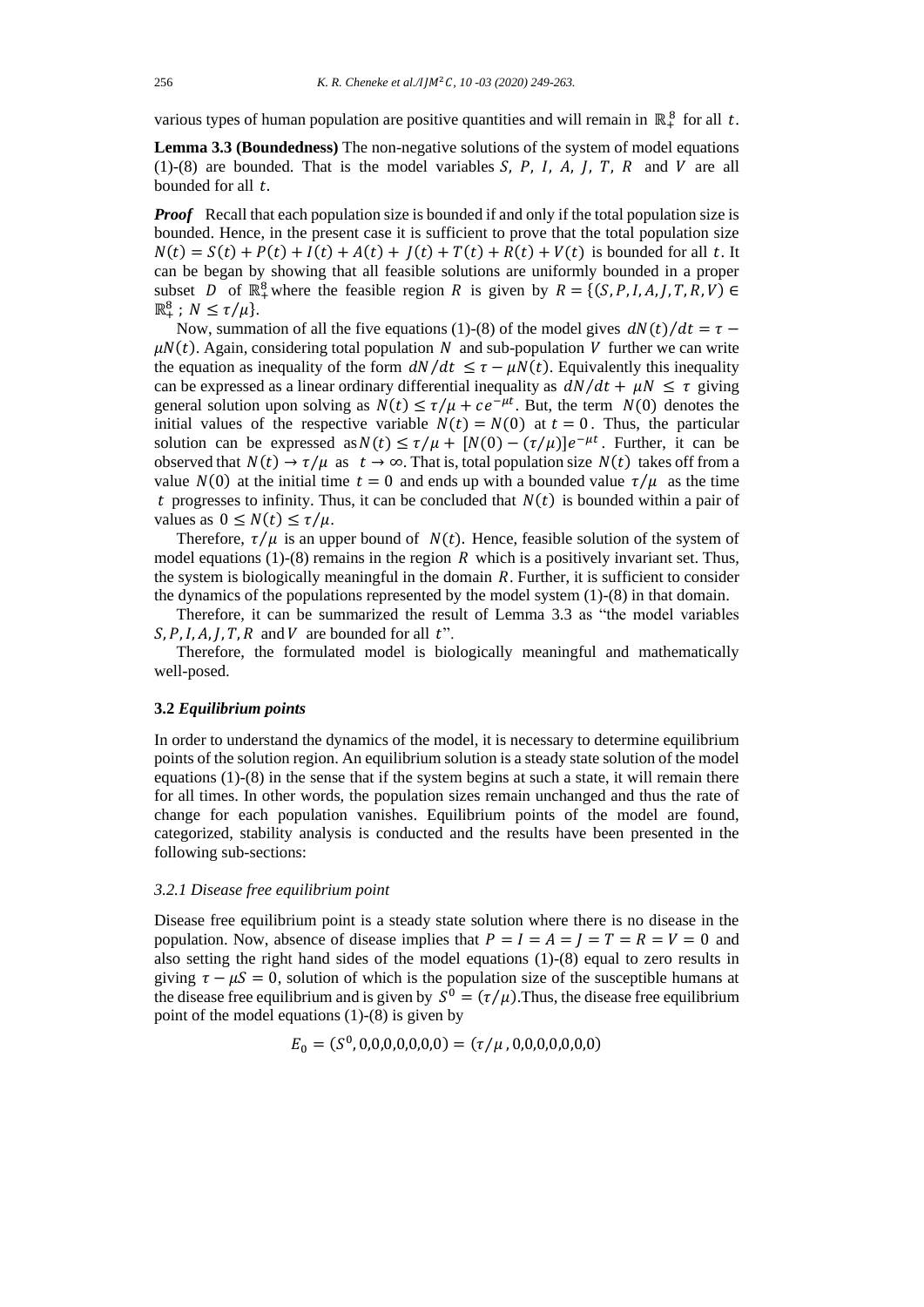## *3.2.2 Endemic equilibrium point*

The endemic equilibrium point  $E_1 = \{S^1, P^1, I^1, A^1, J^1, T^1, R^1, V^1\}$  is a steady state solution when the disease persists in the population. The endemic equilibrium point is obtained by setting rates of changes of variables with respect to time of model equations (1)-(8) to zero. That is, setting  $dS/dt = dA/dt = dI/dt = dJ/dt = dT/dt = dV/dt =$ 0 the model equations take the form as

$$
\tau - \beta SP - \mu S = 0 \tag{9}
$$

$$
\beta SP - aP = 0 \tag{10}
$$

$$
\alpha P - bI = 0 \tag{11}
$$

$$
\rho I - cA = 0 \tag{12}
$$
\n
$$
\rho I - dI = 0 \tag{13}
$$

$$
u - u = 0 \tag{13}
$$
\n
$$
uA + \kappa I - eT = 0 \tag{14}
$$

$$
\begin{aligned}\n\omega A + \kappa J - eI &= 0 \\
\phi T - fR &= 0\n\end{aligned}\n\tag{14}
$$

$$
\gamma P - qV = 0 \tag{16}
$$

$$
y_1 y_2 = 0 \tag{10}
$$

Here in (9)-(16), the quantities a, b, c represent the parametric expressions as  $a = \alpha +$  $\mu$ ,  $b = \rho + \theta + \mu$ ,  $c = \omega + \mu$ ,  $d = \kappa + \mu$ ,  $e = \phi + \mu$ ,  $f = \gamma + \mu$ ,  $g = \delta + \mu$ . Clearly, solutions of  $(9) - (16)$  will provide endemic equilibrium of the model equations and that is obtained as follows:

(i) Equations (9) can be rearranged as  $[\beta S - \alpha]P = 0$  leading to the solutions  $\beta S - \alpha =$ 0 or  $P = 0$  or both. However, P does not vanish since the disease is assumed to persist. Thus, it leads to the only meaningful solution  $\beta S - a = 0$  or equivalently  $S = (a/\beta)$ . That is,  $S^1$  component of  $E_1$  is given by

$$
S^1 \equiv S = (a/\beta) = (\tau/\mu R_0) \tag{17}
$$

(ii) Now the solution for  $P$  can be obtained by substituting (17) into equation (9) and rewriting the resulting equation as  $\tau - \beta(\tau/\mu R_0)P - \mu(\tau/\mu R_0) = 0$  giving

$$
P^1 \equiv P = (\mu/\beta)(R_0 - 1)
$$
 (18)

(iii) Substituting  $P^1$  value from (18) into (11) and solving for I we get the following

$$
I^1 \equiv I = (\alpha \mu / b\beta)(R_0 - 1) \tag{19}
$$

(iv) Substituting  $I^1$  value from (19) into (12) and solving for A we get the following

$$
A^{1} \equiv A = (\rho \alpha \mu / cb\beta)(R_{0} - 1)
$$
 (20)

(v) Substituting  $I^1$  value from (19) into (13) and solving for  $J$  we get the following

$$
J^1 \equiv J = (\theta \alpha \mu / d b \beta)(R_0 - 1) \tag{21}
$$

(vi) Substituting  $A^1$  value from (20) and  $J^1$  value from (21) into (14) and solving for T we get the following

$$
T^{1} \equiv T = (\alpha \omega \rho \mu / ecb\beta + (\kappa \theta \alpha \mu / db\beta))(R_{0} - 1)
$$
 (22)

(vii) Substituting  $T^1$  value from (22) into (15) and solving for R we get the following

$$
R^{1} \equiv R = (\phi/f)(\alpha\omega\rho\mu/ecb\beta + (\kappa\theta\alpha\mu/db\beta))(R_{0} - 1)
$$
 (23)

(viii) Substituting  $R^1$  value from (23) into (16) and solving for V we get the following

$$
V^{1} \equiv V = (\gamma \phi / gf) (\alpha \omega \rho \mu / ecb\beta + (\kappa \theta \alpha \mu / db\beta)) (R_{0} - 1)
$$
 (24)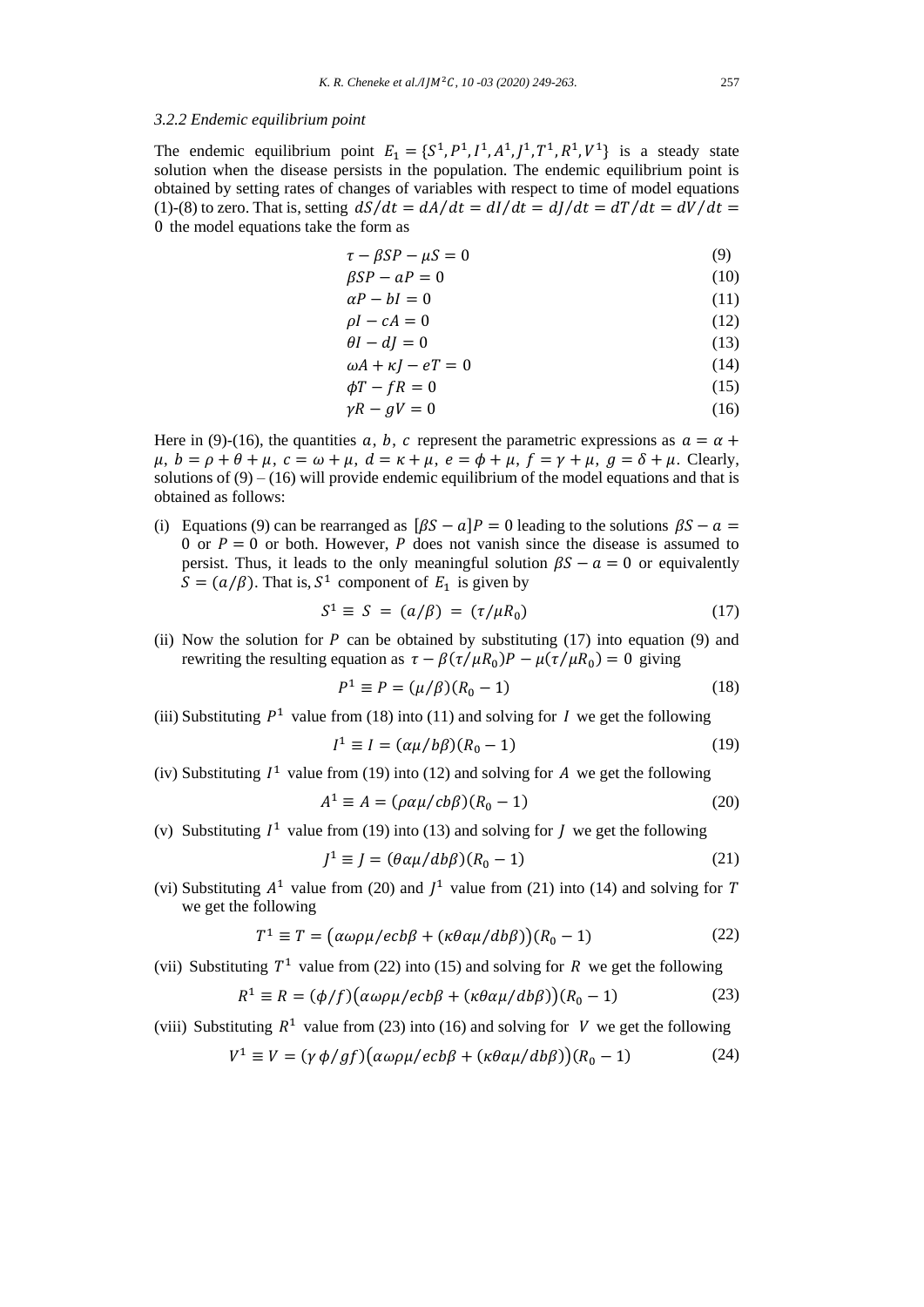# **3.3** *Basic reproduction number*

The basic reproduction number is denoted by  $R_0$  and is defined as the expected number of people getting secondary infection because of infected person enters into wholly susceptible population [6, 11]. This number determines the potential for the spread of disease within a population. When  $R_0 < 1$  each infected individual produces on average less than one new infected individual so that the disease is expected to die out. On the other hand, if  $R_0 > 1$  then each individual produces more than one new infected individual so that the disease is expected to continue spreading in the population. This means that the threshold quantity for eradicating the disease is to reduce the value of  $R_0$  to less than one.

The basic reproductive number  $R_0$  can be determined using the next generation matrix. In this method $R_0$  is defined as the largest eigenvalue of the next generation matrix [11]. The formulation of this matrix involves classification of all compartments of the model in to two classes: infected and non-infected.

Assume that there are  $n$  compartments in the model and of which the first  $m$ compartments are with infected individuals. From the system (1)-(8) the seven equations of infected individuals are considered and decomposed into two groups:  $F$  contains newly infected cases and v contains the remaining terms. Let  $X = [P, I, A, J, T, R, V]^t$  be a column vector and the differential equations of the last seven compartments are rewritten as  $F(X) - T(X)$ .

Now, let  $F(X) = [F_1, F_2, F_3, F_4, F_5, F_6, F_7]^t$ . Here (i)  $F_1 = \beta SP$  denotes newly infected cases which arrived into primary infected compartment (ii)  $F_2 = 0$  denotes newly infected cases arrived into the infectious with known status compartment (iii)  $F_3 = 0$  denotes newly infected cases arrived into the infectious asymptomatic compartment, (iii)  $F_4 = 0$ denotes newly infected cases arrived into the infectious symptomatic compartment, (iv)  $F_5 = 0$  denotes newly infected case from susceptible compartment into treatment compartment, (v)  $F_6 = 0$  denotes newly infected case from susceptible compartment into drug resistant compartment (vi)  $F_7 = 0$  denotes newly infected case from susceptible compartment into AIDS compartment. Further, let  $T(X) = [T_1, T_2, T_3, T_4, T_5, T_6, T_7]^t$ . Here  $T_1 = aP$ ,  $T_2 = -aP + bI$ ,  $T_3 = -pI + cA$ ,  $T_4 = -\theta I + dJ$ ,  $T_5 = -\omega A - \kappa J + dJ$ eT,  $T_6 = -\phi T + fR$ , and  $T_7 = -\gamma R + gV$ . Here, the values of a, b, c, d, e, f and g are as defined above.

The next step is the computation of square matrices  $F$  and  $T$  of order  $m \times m$ , where m is the number of infected classes, defined by  $F = \begin{bmatrix} \frac{\partial F_i(E_0)}{\partial x} \end{bmatrix}$  $\frac{\sigma_i(E_0)}{\partial x_j}$  and  $T = \begin{bmatrix} \frac{\partial T_i(E_0)}{\partial x_j} \end{bmatrix}$  $\frac{\partial u^{(E_0)}}{\partial x_j}$  with  $1 \le i, j \le m$ , such that F is non-negative, V is a non-singular matrices and  $E_0$  is the disease free equilibrium point DFE. If  $F$  and  $T$  are non-negative and  $T$  is non-singular then  $T^{-1}$  is non-negative and thus  $FT^{-1}$  is also non-negative. Also, the matrix  $FT^{-1}$  is called the next generation matrix for the model. Finally, the basic reproduction number  $R_0$ is given by  $R_0 = \rho (FT^{-1})$ . In general,  $\rho(A)$  denotes the spectral radius of matrix A and the spectral radius is the biggest non-negative eigenvalue of the next generation matrix.

The Jacobian of  $F$  and  $T$  at the disease free equilibrium point  $E_0$  takes the form respectively as

| $\int \frac{\beta \tau}{\mu}$ 0 0 0 0 0 0 0               |  |  |                                                                                                                  |                                                                       | г <i>а</i> 0 0 0 0 0 0 1                                            |  |  |      |
|-----------------------------------------------------------|--|--|------------------------------------------------------------------------------------------------------------------|-----------------------------------------------------------------------|---------------------------------------------------------------------|--|--|------|
| $\begin{bmatrix} 0 & 0 & 0 & 0 & 0 & 0 & 0 \end{bmatrix}$ |  |  |                                                                                                                  |                                                                       | $\begin{bmatrix} -\alpha & b & 0 & 0 & 0 & 0 & 0 \end{bmatrix}$     |  |  |      |
| $\begin{bmatrix} 0 & 0 & 0 & 0 & 0 & 0 & 0 \end{bmatrix}$ |  |  |                                                                                                                  | $\begin{bmatrix} 0 & -\rho & c & 0 & 0 & 0 & 0 \end{bmatrix}$         |                                                                     |  |  |      |
|                                                           |  |  | $F \equiv \begin{bmatrix} 0 & 0 & 0 & 0 & 0 & 0 \\ 0 & 0 & 0 & 0 & 0 & 0 \\ 0 & 0 & 0 & 0 & 0 & 0 \end{bmatrix}$ |                                                                       |                                                                     |  |  | (25) |
| $\begin{bmatrix} 0 & 0 & 0 & 0 & 0 & 0 & 0 \end{bmatrix}$ |  |  |                                                                                                                  | $\begin{bmatrix} 0 & 0 & -\omega & -\kappa & e & 0 & 0 \end{bmatrix}$ |                                                                     |  |  |      |
| $\begin{bmatrix} 0 & 0 & 0 & 0 & 0 & 0 & 0 \end{bmatrix}$ |  |  |                                                                                                                  | $\begin{bmatrix} 0 & 0 & 0 & 0 & -\phi & f & 0 \end{bmatrix}$         |                                                                     |  |  |      |
| $\begin{bmatrix} 0 & 0 & 0 & 0 & 0 & 0 & 0 \end{bmatrix}$ |  |  |                                                                                                                  |                                                                       | $\begin{bmatrix} 1 & 0 & 0 & 0 & 0 & 0 & -\gamma & g \end{bmatrix}$ |  |  |      |

It can be verified that the matrix  $T$  is non-singular as its determinant is non-zero and after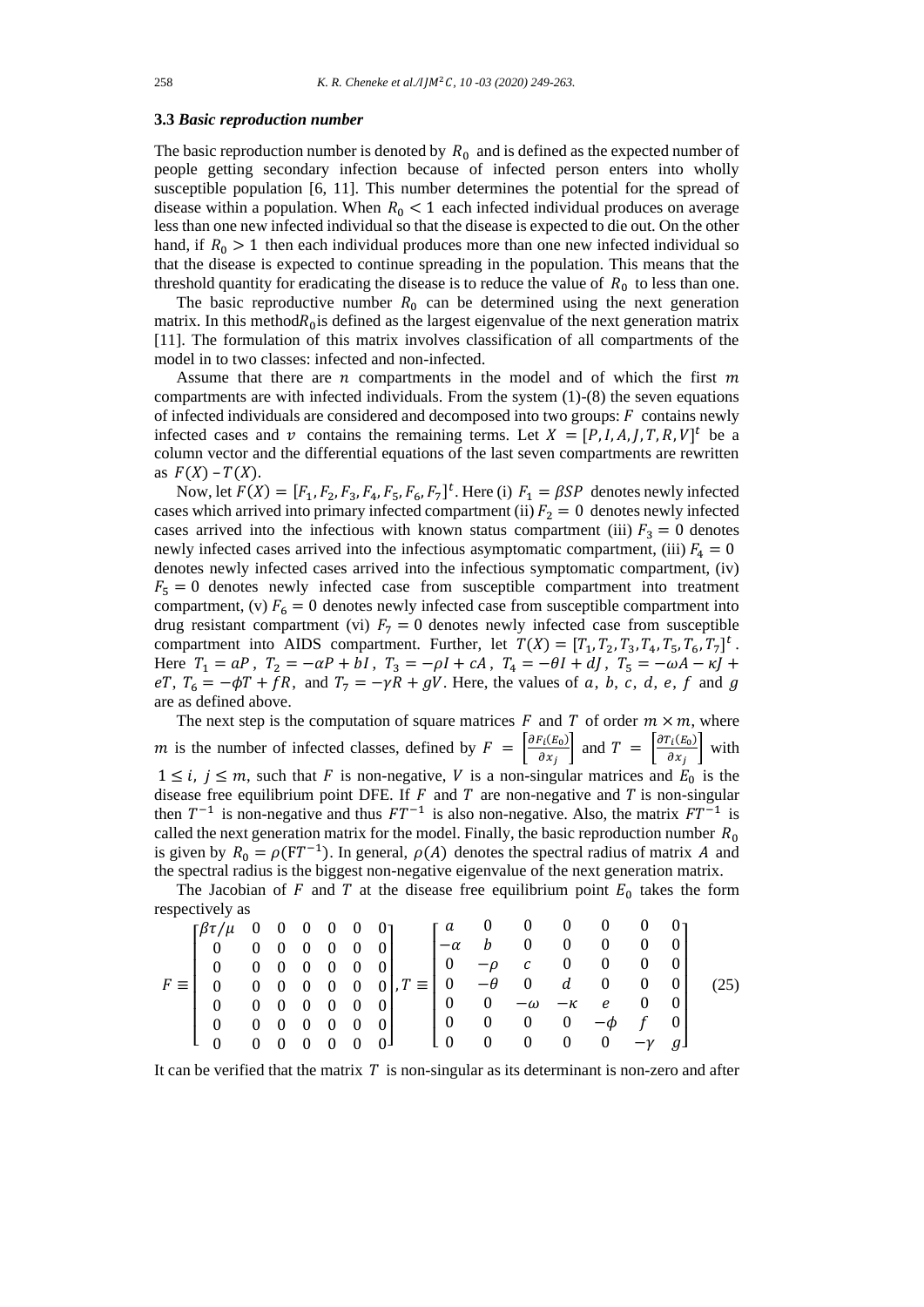some algebraic computations the next generation matrix is constructed as

$$
[J_F(E_0)][J_T(E_0)]^{-1}
$$
\n
$$
= \begin{bmatrix}\n\beta\tau/\mu & 0 & 0 & 0 & 0 & 0 & 0 \\
0 & 0 & 0 & 0 & 0 & 0 & 0 \\
0 & 0 & 0 & 0 & 0 & 0 & 0 \\
0 & 0 & 0 & 0 & 0 & 0 & 0 \\
0 & 0 & 0 & 0 & 0 & 0 & 0 \\
0 & 0 & 0 & 0 & 0 & 0 & 0 \\
0 & 0 & 0 & 0 & 0 & 0 & 0\n\end{bmatrix}\n\begin{bmatrix}\na & 0 & 0 & 0 & 0 & 0 & 0 \\
-\alpha & b & 0 & 0 & 0 & 0 & 0 \\
0 & -\rho & c & 0 & 0 & 0 & 0 \\
0 & 0 & -\alpha & -\kappa & e & 0 & 0 \\
0 & 0 & 0 & 0 & 0 & 0 & -\phi & f \\
0 & 0 & 0 & 0 & 0 & 0 & 0 & -\gamma & g\n\end{bmatrix}
$$
\n
$$
= \begin{bmatrix}\n(\beta\tau)/(a\mu) & 0 & 0 & 0 & 0 & 0 & 0 \\
0 & 0 & 0 & 0 & 0 & 0 & 0 & 0 \\
0 & 0 & 0 & 0 & 0 & 0 & 0 & 0 \\
0 & 0 & 0 & 0 & 0 & 0 & 0 & 0 \\
0 & 0 & 0 & 0 & 0 & 0 & 0 & 0 \\
0 & 0 & 0 & 0 & 0 & 0 & 0 & 0 \\
0 & 0 & 0 & 0 & 0 & 0 & 0 & 0\n\end{bmatrix}
$$

Now, it is possible to calculate the eigenvalues of the matrix  $[F][T]^{-1}$  to determine the basic reproduction number  $R_0$  which is the spectral radius or the largest eigenvalue. Thus, the eigenvalues are computed by evaluating the characteristic equation  $det[F[T]^{-1}$  –  $\lambda I$  = 0 or equivalently solving

$$
\begin{vmatrix}\n(\beta \tau)/(a\mu) - \lambda & 0 & 0 & 0 & 0 & 0 & 0 \\
0 & -\lambda & 0 & 0 & 0 & 0 & 0 \\
0 & 0 & -\lambda & 0 & 0 & 0 & 0 \\
0 & 0 & 0 & -\lambda & 0 & 0 & 0 \\
0 & 0 & 0 & 0 & -\lambda & 0 & 0 \\
0 & 0 & 0 & 0 & 0 & -\lambda & 0 \\
0 & 0 & 0 & 0 & 0 & 0 & -\lambda\n\end{vmatrix} = 0
$$

It reduces to the equation as  $\lambda^6[(\beta \tau / \mu a) - \lambda] = 0$  giving the seven eigenvalues as

$$
\lambda_1 = (\beta \tau / a \mu), \lambda_2 = 0, \lambda_3 = 0, \lambda_4 = 0, \lambda_5 = 0, \lambda_6 = 0, \lambda_7 = 0.
$$

However, the largest eigenvalue here is and is the spectral radius or the threshold value or the basic reproductive number. Thus, the reproduction number of the model is  $R_0 =$  $(\beta \tau / \mu a)$ .

## **3.4** *Stability analysis of the disease free equilibrium*

In absence of the infectious disease, the model populations have a unique disease free steady state  $E_0$ . To find the local stability of  $E_0$ , the Jacobian method of the model equations evaluated at DFE  $E_0$  is used. Also, to determine the global stability at  $E_0$  the steps given in [2, 4] are used. It is already shown that the DFE of model (1)-(8) is given  $b_0 = \{ \tau / \mu, 0, 0, 0, 0, 0, 0 \}$ . Now, stability analysis of DFE is conducted and the results are presented in the form of theorems and proofs in the following sub-sections.

#### *3.4.1 Local stability of disease free equilibrium point*

**Theorem 3.2** The DFE  $E_0$  of the system (1)-(8) is locally asymptotically stable if  $R_0 < 1$ and unstable if  $R_0 > 1$ .

*Proof* Consider the right hand side expressions of the equations (1)-(8) as functions so as to find the Jacobian matrix from the functions. Now let,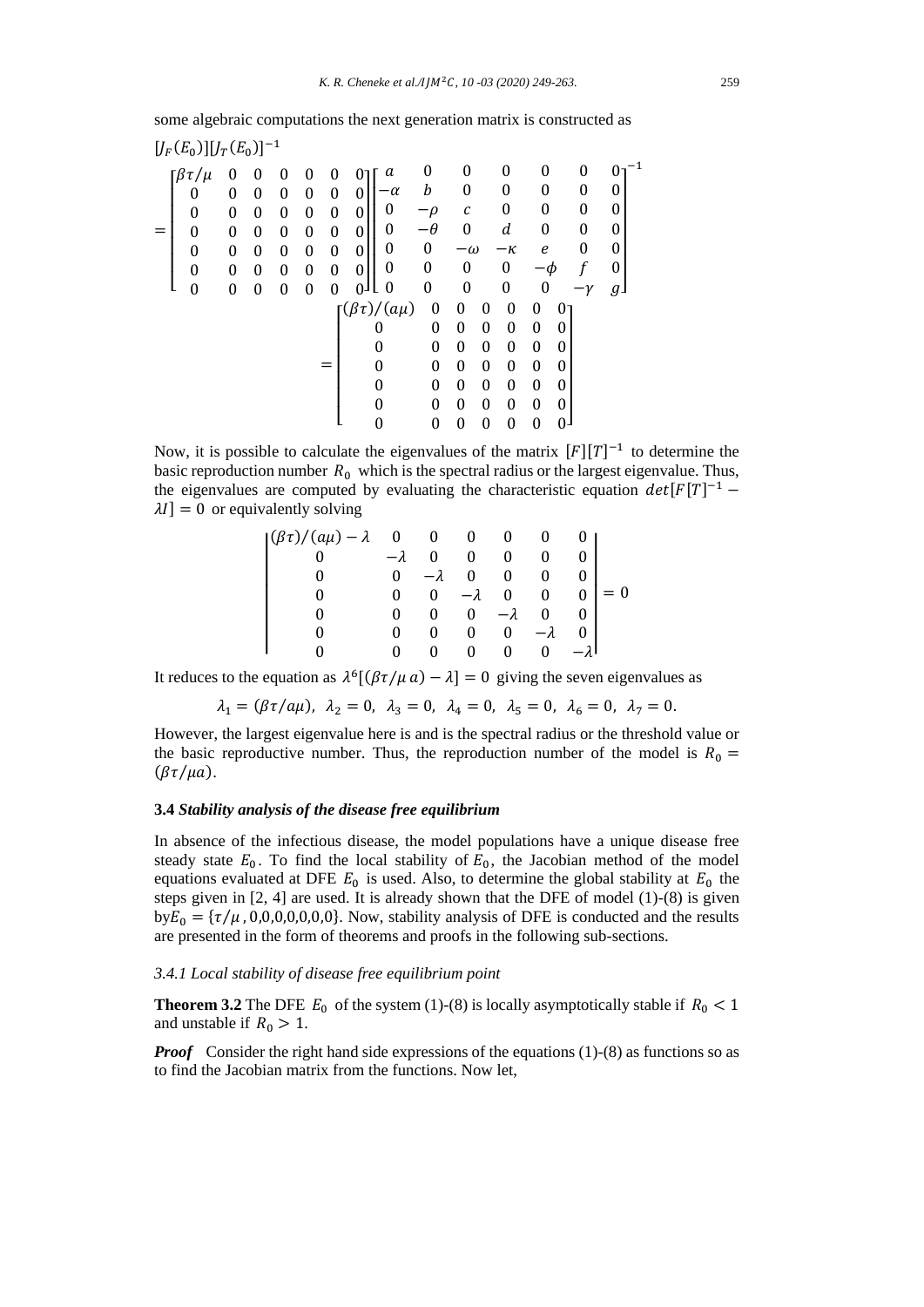$$
g_1(S, P, I, A, J, T, R, V) = \tau - \beta SP - \mu S
$$
  
\n
$$
g_2(S, P, I, A, J, T, R, V) = \beta SP - aP
$$
  
\n
$$
g_3(S, P, I, A, J, T, R, V) = \alpha P - bI
$$
  
\n
$$
g_4(S, P, I, A, J, T, R, V) = \rho I - cA
$$
  
\n
$$
g_5(S, P, I, A, J, T, R, V) = \theta I - dJ
$$
  
\n
$$
g_6(S, P, I, A, J, T, R, V) = \omega A + \kappa J - eT
$$
  
\n
$$
g_7(S, P, I, A, J, T, R, V) = \phi T - fR
$$
  
\n
$$
g_8(S, P, I, A, J, T, R, V) = \gamma R - gV
$$

Let  $J(S, P, I, A, J, T, R, V)$  be a Jacobian matrix of  $g_1, g_2, g_3, g_4, g_5, g_6, g_7, g_8$  with respect to  $S$ ,  $P$ ,  $I$ ,  $J$ ,  $T$ ,  $R$ ,  $V$ . Thus,

$$
J(S, P, I, A, J, T, R, V) = \begin{bmatrix} -\beta P - \mu & -\beta S & 0 & 0 & 0 & 0 & 0 & 0 \\ \beta P & \beta S - a & 0 & 0 & 0 & 0 & 0 & 0 \\ 0 & \alpha & -b & 0 & 0 & 0 & 0 & 0 \\ 0 & 0 & \rho & -c & 0 & 0 & 0 & 0 \\ 0 & 0 & \theta & 0 & -d & 0 & 0 & 0 \\ 0 & 0 & 0 & \omega & \kappa & -e & 0 & 0 \\ 0 & 0 & 0 & 0 & 0 & \phi & -f & 0 \\ 0 & 0 & 0 & 0 & 0 & 0 & \gamma & -g \end{bmatrix}
$$

Now, the Jacobian matrix of  $g_1$ ,  $g_2$ ,  $g_3$ ,  $g_4$ ,  $g_5$ ,  $g_6$ ,  $g_7$ ,  $g_8$  with respect to S, P, I, J, T, R, V at the disease free equilibrium  $E_0$  is given by

$$
J(E_0) = \begin{bmatrix} -\mu & -aR_0 & 0 & 0 & 0 & 0 & 0 & 0 \\ 0 & a(R_0 - 1) & 0 & 0 & 0 & 0 & 0 & 0 \\ 0 & \alpha & -b & 0 & 0 & 0 & 0 & 0 \\ 0 & 0 & \rho & -c & 0 & 0 & 0 & 0 \\ 0 & 0 & \theta & 0 & -d & 0 & 0 & 0 \\ 0 & 0 & 0 & \omega & \kappa & -e & 0 & 0 \\ 0 & 0 & 0 & 0 & 0 & \phi & -f & 0 \\ 0 & 0 & 0 & 0 & 0 & 0 & \gamma & -g \end{bmatrix}
$$

Now, to determine the signs of eigenvalues we use the concept of trace and determinant of a given matrix. Now,

- (i) Trace of  $J(E_0) = a(R_0 1) \mu b c d e f g < 0$ , if  $R_0 < 1$ .
- (ii) Determinant of  $J(E_0) = -abcdefg\mu(R_0 1) > 0$ , if  $R_0 < 1$ .

Since trace is negative and determinant is positive for  $R_0 < 1$ . We can conclude that all eigenvalues of a matrix  $J(E_0)$  are negative provided the mentioned condition is satisfied. Thus, from Hurwitz Routh principle disease free equilibrium point is locally asymptotically stable if  $R_0 < 1$  and unstable if  $R_0 > 1$  [3, 7, 6].

# *3.4.2 Global stability of disease free equilibrium point*

Let  $x \in R^n$  is disease compartment and  $y \in R^m$  be disease free compartment the disease transmission model (1)-(8) can be written in the form:

$$
\dot{x} = -(T - F)x - h(x, y) \tag{26}
$$

$$
\dot{y} = g(x, y) \tag{27}
$$

Here in (24), the notations  $F$  and  $T$  are given in (25).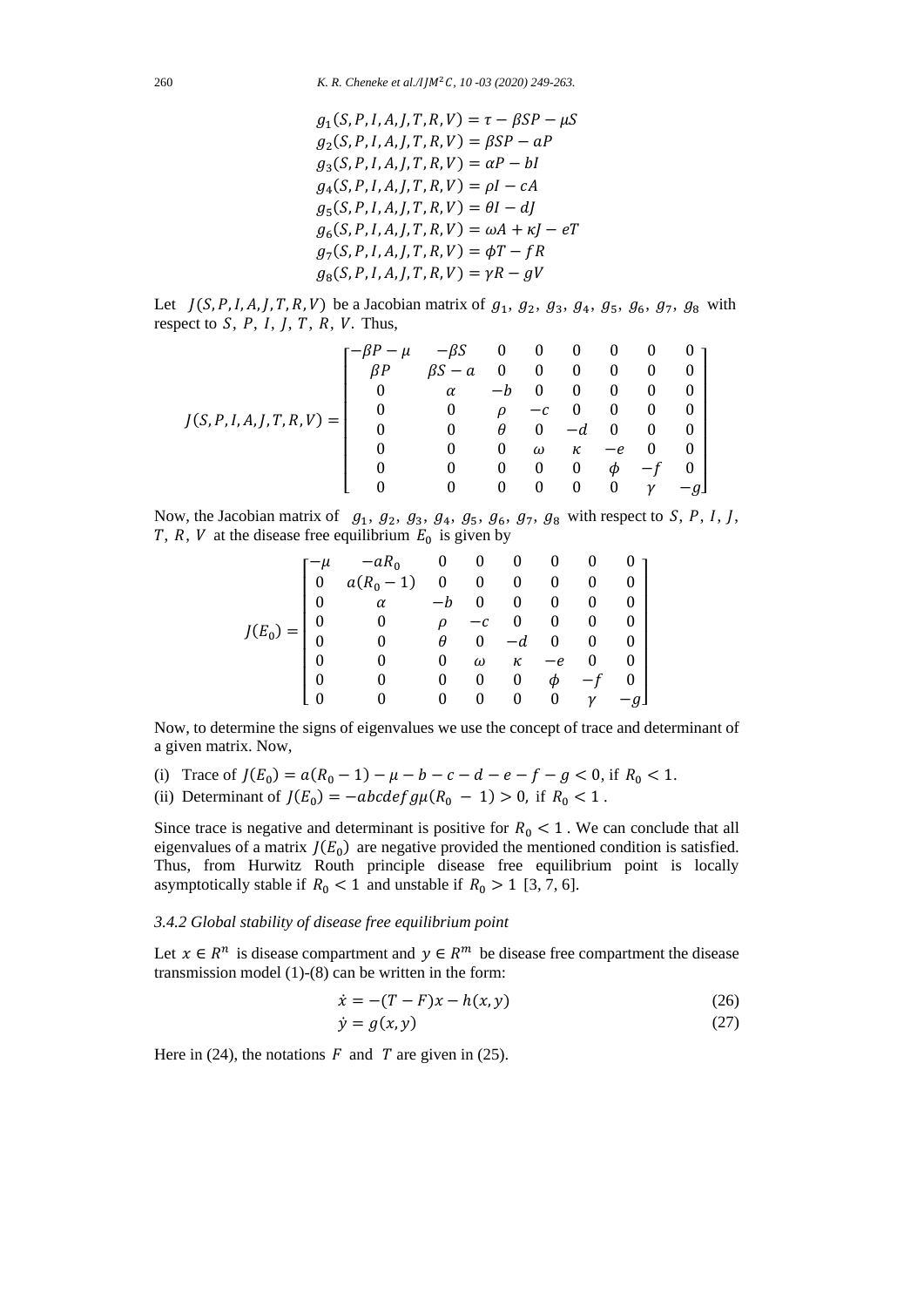**Theorem 3.3** If  $T - F$  is a non-singular M-matrix and  $h \ge 0$  then the disease-free equilibrium point of model equations (1)-(8) is globally asymptotically stable.

*Proof* Using the procedure given in [1, 10] the rate of change of the variables in the model equations (1)-(8) can be rewritten as

$$
\dot{x} = -(T - F)x - \begin{bmatrix} \beta(S_0 - S)P \\ 0 \end{bmatrix}
$$

$$
\dot{S} = \tau - \beta SP - \mu S
$$

Now, it is to be shown that  $T - F$  is non-singular M-matrix. From the previous computations (25) we have

$$
F \equiv \begin{bmatrix} \beta \tau / \mu & 0 & 0 & 0 & 0 & 0 & 0 \\ 0 & 0 & 0 & 0 & 0 & 0 & 0 \\ 0 & 0 & 0 & 0 & 0 & 0 & 0 \\ 0 & 0 & 0 & 0 & 0 & 0 & 0 \\ 0 & 0 & 0 & 0 & 0 & 0 & 0 \\ 0 & 0 & 0 & 0 & 0 & 0 & 0 \end{bmatrix}, T \equiv \begin{bmatrix} a & 0 & 0 & 0 & 0 & 0 & 0 \\ -a & b & 0 & 0 & 0 & 0 & 0 & 0 \\ 0 & -\rho & c & 0 & 0 & 0 & 0 & 0 \\ 0 & -\theta & 0 & d & 0 & 0 & 0 & 0 \\ 0 & 0 & 0 & 0 & 0 & 0 & 0 & -\gamma & g \end{bmatrix}.
$$
  
\n
$$
T - F = \begin{bmatrix} a - \beta \tau / \mu & 0 & 0 & 0 & 0 & 0 & 0 \\ -\alpha & b & 0 & 0 & 0 & 0 & 0 & 0 \\ 0 & -\rho & c & 0 & 0 & 0 & 0 & 0 \\ 0 & -\rho & c & 0 & 0 & 0 & 0 & 0 \\ 0 & 0 & -\omega - \kappa & e & 0 & 0 & 0 \\ 0 & 0 & 0 & 0 & -\phi & f & 0 & 0 \\ 0 & 0 & 0 & 0 & -\gamma & g \end{bmatrix} \equiv sI - \begin{bmatrix} \beta \tau / \mu & 0 & 0 & 0 & 0 & 0 & 0 \\ \alpha & 0 & 0 & 0 & 0 & 0 & 0 & 0 \\ 0 & \rho & 0 & 0 & 0 & 0 & 0 & 0 \\ 0 & 0 & 0 & 0 & 0 & 0 & 0 & 0 \\ 0 & 0 & 0 & 0 & 0 & 0 & 0 & 0 \\ 0 & 0 & 0 & 0 & 0 & 0 & 0 & 0 \\ 0 & 0 & 0 & 0 & 0 & 0 & 0 & 0 \\ 0 & 0 & 0 & 0 & 0 & 0 & 0 & 0 \end{bmatrix}
$$
  
\n
$$
= sI - B
$$

Here,  $s = \max(a, b, c, d, e, f, g)$  and

$$
B = \begin{bmatrix} \beta \tau / \mu & 0 & 0 & 0 & 0 & 0 & 0 \\ \alpha & 0 & 0 & 0 & 0 & 0 & 0 & 0 \\ 0 & \rho & 0 & 0 & 0 & 0 & 0 & 0 \\ 0 & \theta & 0 & 0 & 0 & 0 & 0 & 0 \\ 0 & 0 & \omega & \kappa & 0 & 0 & 0 & 0 \\ 0 & 0 & 0 & 0 & \phi & 0 & 0 & 0 \\ 0 & 0 & 0 & 0 & 0 & \gamma & 0 & 0 \end{bmatrix}
$$

Now, det( $T - F$ ) =  $-\frac{bcdefg(\beta \tau - a\mu)}{\mu}$  and  $\rho(B) = \frac{\beta \tau}{\mu}$  and  $T - F$  is non-singular matrix provided that the conditions  $\beta \tau \neq a\mu$  are satisfied. Further, off diagonal elements of  $T - F$  are non-positive numbers. Thus,  $T - F$  is non-singular M-matrix if  $s \geq \rho(B)$ .

Additionally, one can easily show that  $S \leq S_0$ . Therefore, from the above hypothesis disease-free equilibrium point of model equations (1)-(8) is globally asymptotically stable for  $R_0 < 1$ .

#### **3.5** *Stability analysis of endemic equilibrium point*

By definition it is true that at the endemic equilibrium point  $E_1 =$  $\{S^1, P^1, I^1, A^1, J^1, T^1, R^1, V^1\}$  is the point where the disease persists or exists. To analyze the local stability of $E_1$ , Jacobian matrix of the model that evaluated at this equilibrium point is used. Further, remember that the endemic equilibrium point  $E_1 =$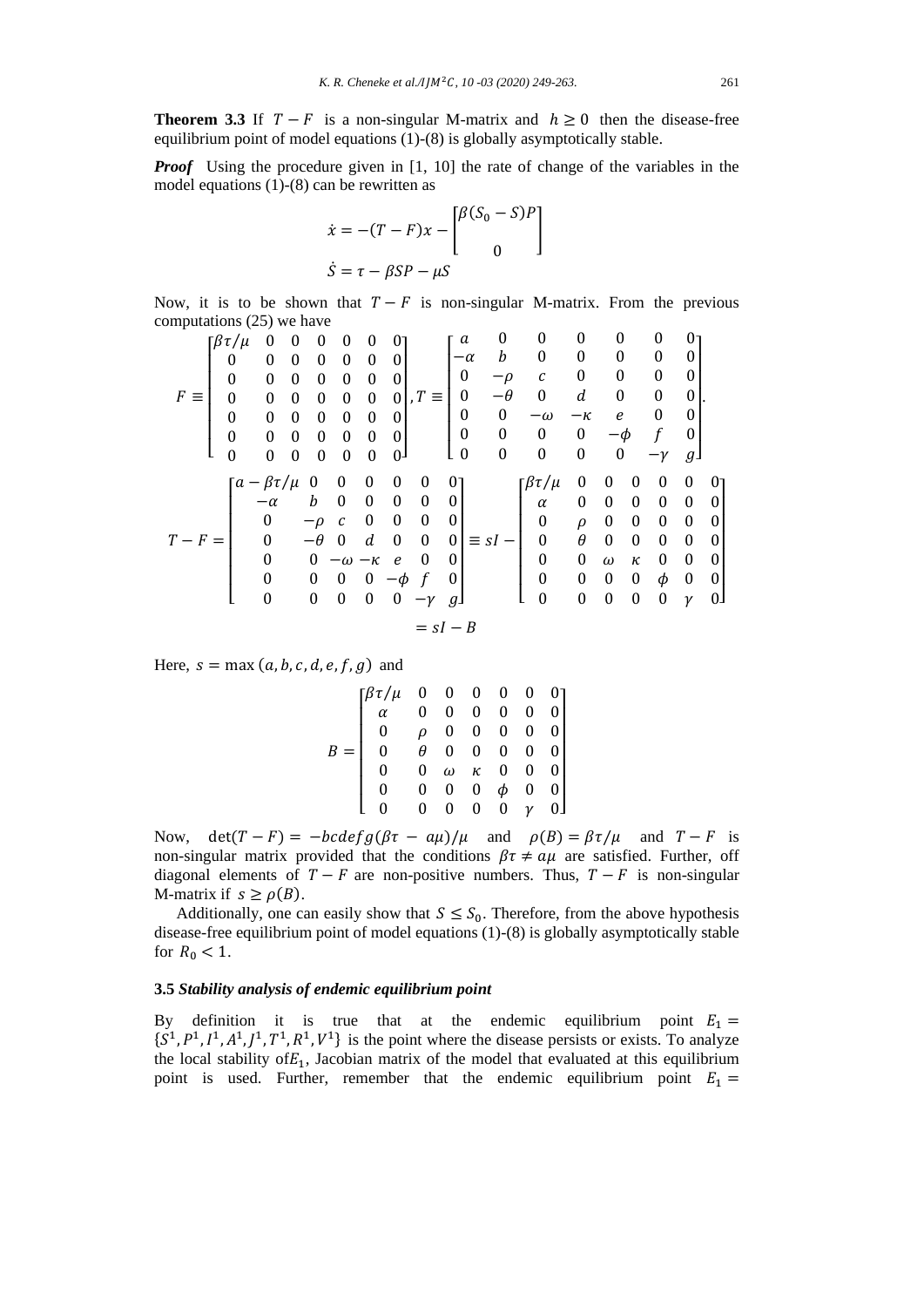$\{S^1, P^1, I^1, A^1, J^1, T^1, R^1, V^1\}$  of the given model (1)-(8) is already computed.

*3.5.1 Local stability of endemic equilibrium point*

The local stability of endemic equilibrium point is stated and proved in Theorem 3.4.

**Theorem 3.4** The endemic equilibrium point is locally asymptotically stable if  $R_0 > 1$ and unstable if  $R_0 < 1$ .

*Proof* The stability analysis of  $E_1$  is conducted by following the similar procedure adopted as in the case of  $E_0$ . Thus, the procedure starts with the construction of Jacobian matrix at  $E_1$ . Now, the Jacobian matrix of the model given at endemic equilibrium point  $E_1$  takes the form as

 $J(S^1, P^1, I^1, A^1, J^1, T^1, R^1, V^1)$ =  $\lfloor$ I I I I I I  $\begin{bmatrix} -\mu R_0 & -\tau \beta / \mu R_0 & 0 & 0 & 0 & 0 & 0 \ \mu (R_0 & 1) & 0 & 0 & 0 & 0 & 0 & 0 \end{bmatrix}$  $\mu(R_0 - 1)$  0 0 0 0 0 0 0 0 *α* −*b* 0 0 0 0 0 0 0 0 *ρ* −*c* 0 0 0 0 0 0 *θ* 0 −*d* 0 0 0  $0$  0 0  $\omega$   $\kappa$   $-e$  0 0  $0 \t 0 \t 0 \t 0 \t 0 \t \phi -f \t 0$  $0$  0 0 0 0 0  $\gamma$   $-g$ 

 $\overline{\phantom{a}}$  $\overline{\phantom{a}}$  $\overline{\phantom{a}}$  $\overline{\phantom{a}}$  $\overline{\phantom{a}}$  $\overline{\phantom{a}}$  $\overline{\phantom{a}}$ 

Now the trace of  $J(E_1)$  is a negative quantity while determinant of  $J(E_1)$  computed as  $-\beta \theta b c dR_0 (eg\phi - e f \gamma)(R_0 - 1)$  and is a positive quantity provided that either of the following conditions are satisfied,

(i)  $eg\phi < ef\gamma$  and  $R_0 > 1$ .

(ii)  $eg\phi > ef\gamma$  and  $R_0 < 1$ .

Hence, the endemic equilibrium point  $E_1$  is locally asymptotically unstable if  $R_0 < 1$ . and stable if  $R_0 > 1$  provided that the afro mentioned conditions are satisfied.

#### **4. Result and discussion**

In this study, a model describing the dynamics of eight compartments human population pertaining to HIV (Human Immunodeficiency Virus) with treatments are formulated and analyzed. ART only users and Herbs only users joins treatment compartment to use both alternatives for better medifications. Further, it is observed that the disease transmission decreases with decreased transmission rate value and disease persist in the population with increasing transmission rate value. The mathematical analysis has shown that if the reproduction number  $R_0 < 1$  then the disease free equilibrium point is locally and globally asymptotically stable. Also, the disease free equilibrium point is unstable if  $R_0 > 1$  implying that the transmission of disease increases.

#### **5. Conclusion**

In this study, a mathematical model of eight compartments has been formulated to show the dynamics of human populations subjected to HIV/AIDS. Moreover, the formulated model is verified as biologically meaningful and mathematically well posed. The reproduction number is directly proportional to recruitment and probability of transmission rates. From computation of reproduction number, we observed that natural